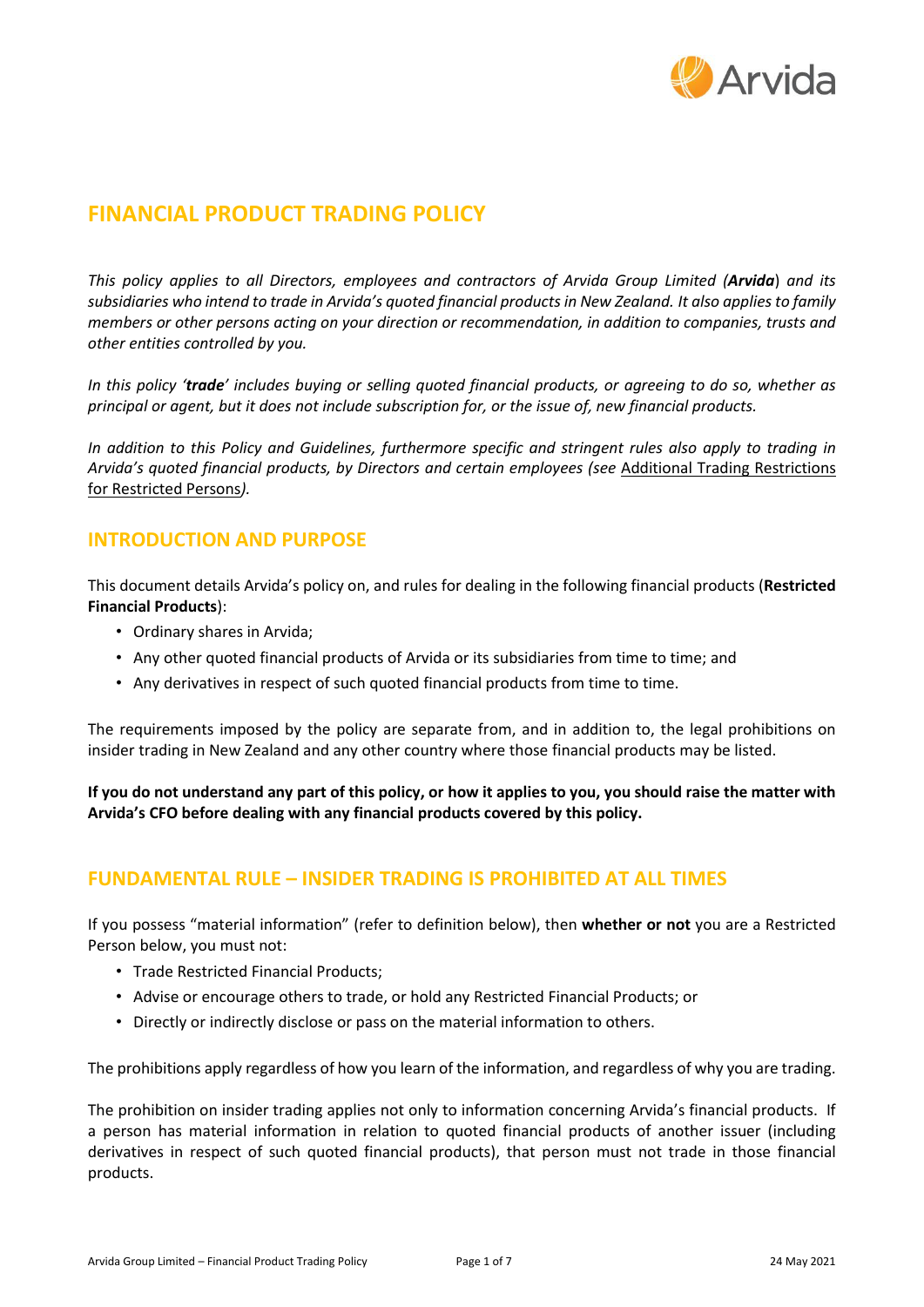

## **INSIDER TRADING LAWS**

If you have any **material information**, it is illegal for you to:

- Trade Arvida's Restricted Financial Products;
- Advise or encourage another person to trade or hold Restricted Financial Products;
- Advise or encourage a person to advise or encourage another person to trade or hold Restricted Financial Products; or
- Pass on the **material information** to anyone else including colleagues, family or friends knowing (or where you ought to have known) that the other person will use that information to trade, continue to hold, or advise or encourage someone else to trade, or hold, Restricted Financial Products.

This offence, called "insider trading", can subject you to criminal liability including large fines and/or imprisonment, and civil liability, which may include being sued by another party or Arvida, for any loss suffered as a result of illegal trading.

## **CONFIDENTIAL INFORMATION**

In addition to the above, you also have a duty of confidentiality to Arvida. You must not:

- reveal any confidential information concerning Arvida to a third party (unless that third party has signed a confidentiality agreement with Arvida and you have been authorised to disclose the confidential information);
- use confidential information in any way which may injure or cause loss to Arvida; or
- use confidential information to gain an advantage for yourself.

You should ensure that external advisers keep Arvida information confidential.

## **WHAT IS "MATERIAL INFORMATION"?**

"Material information" is information that:

- Is not generally available to the market; and
- If it were generally available to the market, a reasonable person would expect it to have a material effect on the price of Arvida's quoted financial products.

Information is "generally available" to the market if:

- It has been made known in a manner that would, or would be likely to, bring it to the attention of persons who commonly invest in Restricted Financial Products and a reasonable period for it to be disseminated among those persons has passed;
- It has been released as an NZX Main Board announcement; or
- Investors that commonly invest in Restricted Financial Products can readily obtain the information (whether by observation, use of expertise, purchase or other means).

It does not matter how you come to know the material information (including whether you learn it in the course of carrying out your responsibilities, or in passing in the corridor, or in a lift, or at a social function).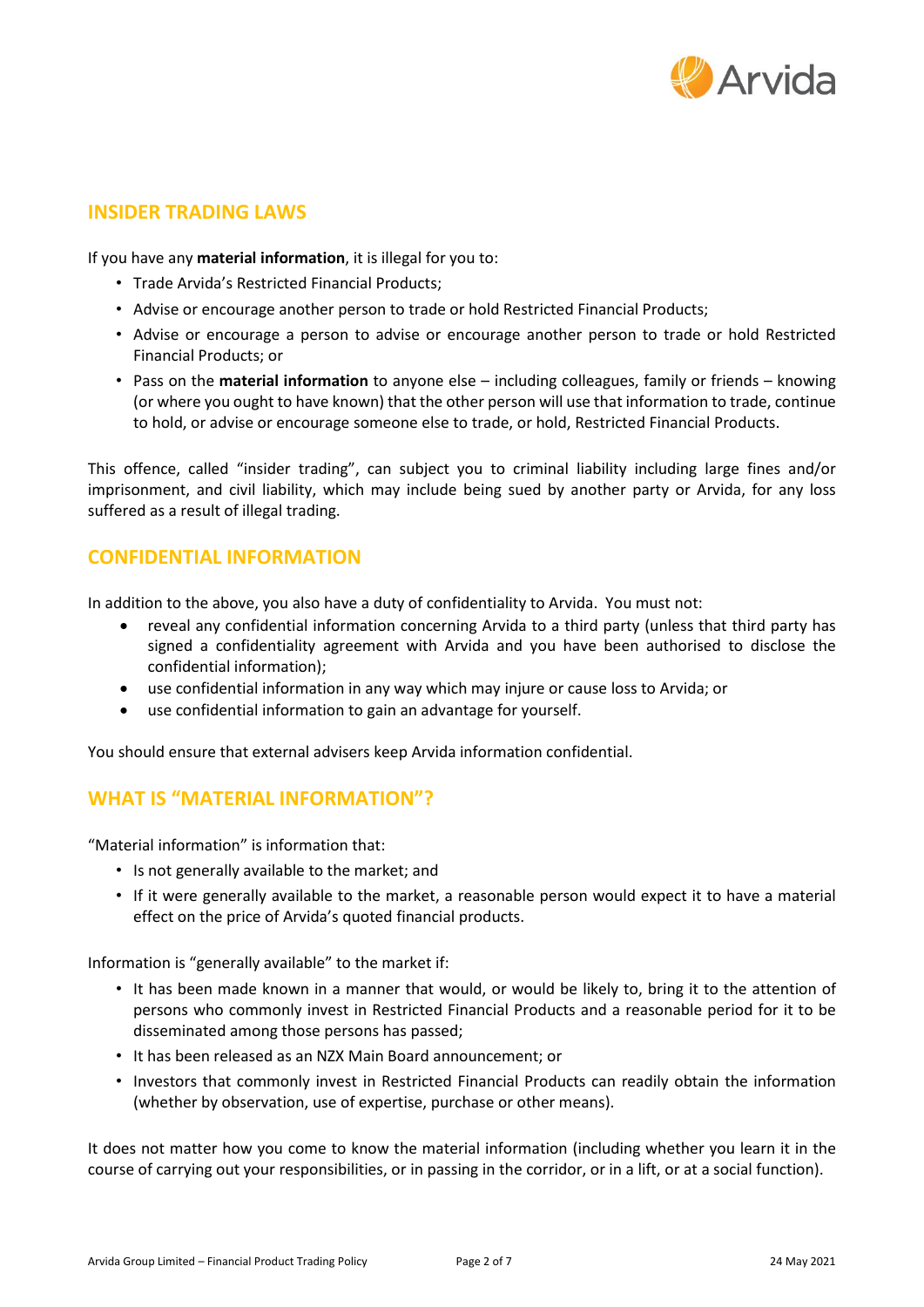

Information includes rumours, matters of supposition, intentions of a person (including Arvida), and information, which is insufficiently definite to warrant disclosure to the public.

# **WHAT ARE SOME EXAMPLES OF MATERIAL INFORMATION?**

The following list is illustrative only. Material information could include information concerning:

- The financial or operating performance or position of Arvida;
- A possible change in the strategic direction of Arvida;
- The introduction of an important new product or service;
- A possible acquisition or sale of any assets or company by Arvida;
- Entry into or the likely entry into or termination or likely termination of material contracts or other business arrangements which are not publicly known;
- A significant health and safety incident;
- A possible change in Arvida's capital structure, including proposals to raise additional equity or borrowings;
- Any incomplete proposals or negotiations of a material nature; or
- A material legal claim by or against the Arvida,

which has not been released to the market.

#### **EXCEPTIONS**

This policy does not apply to:

- Acquisitions and disposals by gift or inheritance;
- Acquisitions through an issue of new quoted financial products, such as an issue of new shares on the exercise of options, under a rights issue, or a dividend reinvestment plan; and
- Trading of Restricted Financial Products where the trading results in no change to the beneficial interest in Restricted Financial Products.

#### **SHORT TERM TRADING PROHIBITED**

You should not engage in short term trading (the buying or selling of Restricted Financial Products within a 6 month period), unless there are exceptional circumstances discussed with and approved by Arvida's Chairperson.

Short term trading can be a key indicator of insider trading, particularly if undertaken on a regular basis or in large amounts. Therefore, to reduce the risk of an allegation of insider trading, it is recommended that you do not trade Restricted Financial Products on a short-term basis.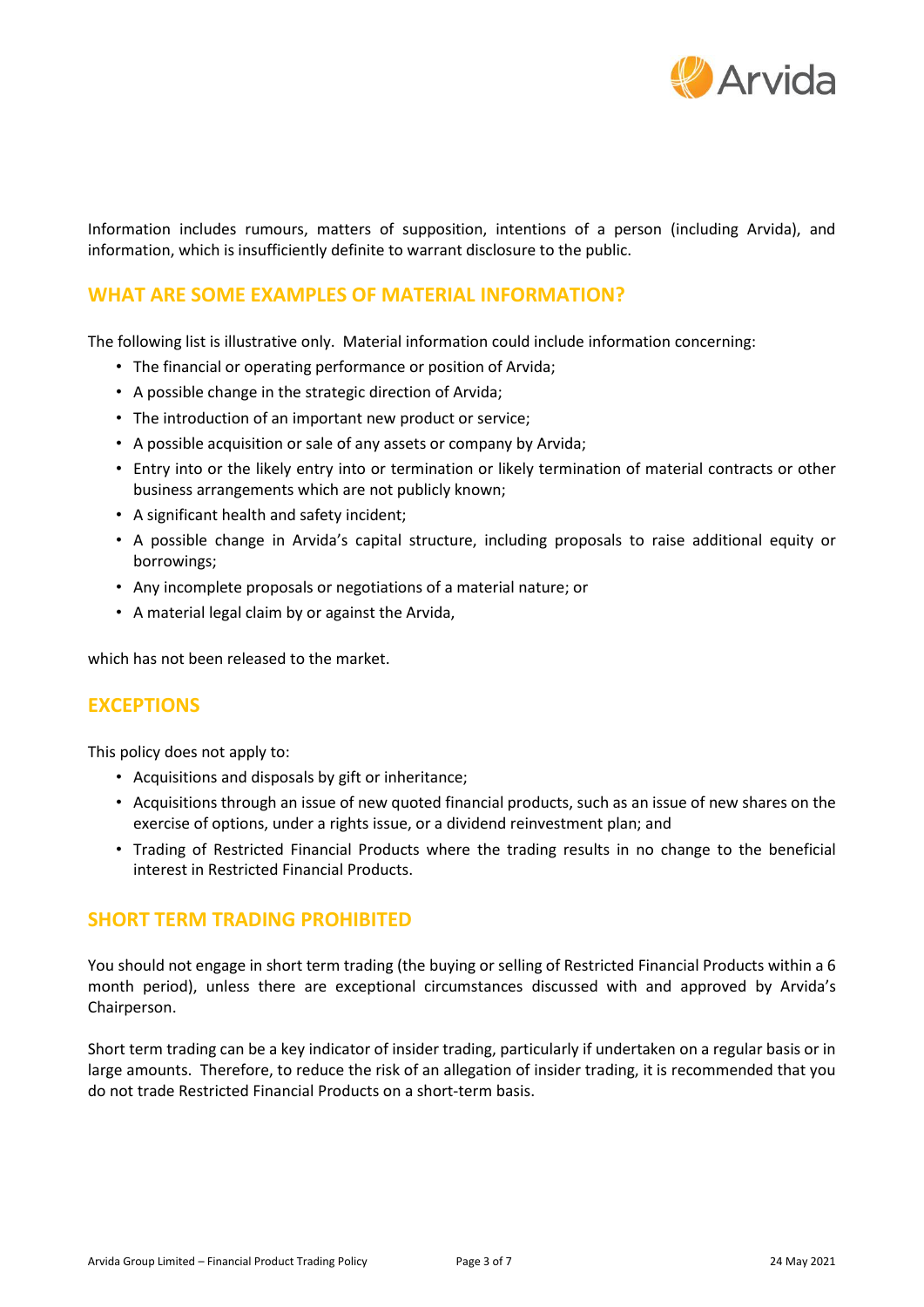

## **IF IN DOUBT, DON'T**

The rules contained in this policy do not replace your legal obligations. The boundary between what is (and is not) in breach of the law is not always clear. Sometimes behaviour that you consider to be ethical may be insider trading. If in doubt, don't!

### **BREACHES OF POLICY**

Strict compliance with this policy is a condition of employment. Breaches of this policy will be subject to disciplinary action, which may include termination of employment. Potentially serious civil and criminal liability, including large fines and/or imprisonment, arises for breaches of insider trading laws. You may be sued by another person or by Arvida, for any loss suffered as a result of illegal trading. These laws also apply to individuals outside Arvida, such as your family, should they become aware of material information.

Any breach of this policy must be promptly reported to the Arvida's CFO and the Chairperson of the Board.

### **MONITORING OF TRADING**

Arvida may monitor the trading of Directors and employees as part of the administration of this policy.

#### **APPLICATION OF POLICY**

The Board of Arvida has approved this policy. The Audit and Risk Committee reviews this policy at least annually and recommends proposed changes to the Board for approval. The Board may approve updates, amendments to and exemptions to this policy from time to time, which may be implemented by notice to you. To the extent of any inconsistency with any previous policy or rules relating to this subject matter, this policy prevails over them.

## **PERSONS COVERED BY RESTRICTED FINANCIAL PRODUCT TRADING RESTRICTIONS**

The additional trading restrictions set out below apply to:

- All Directors;
- The CEO and all senior managers (all CEO direct reports);
- Trusts and companies controlled by such persons; and
- Anyone else notified by Arvida's CFO from time to time.

Persons covered by these additional restrictions are called "**Restricted Persons**". Employees and Directors will be considered responsible for the actions of trusts and companies controlled by them. In this respect, "control" is not to be construed in a technical way but by looking at how decisions are made in practice.

Restricted Persons who leave Arvida will remain subject to this policy, and will be deemed to remain Restricted Persons, for a period of 6 months after ceasing to hold an office or employment with Arvida.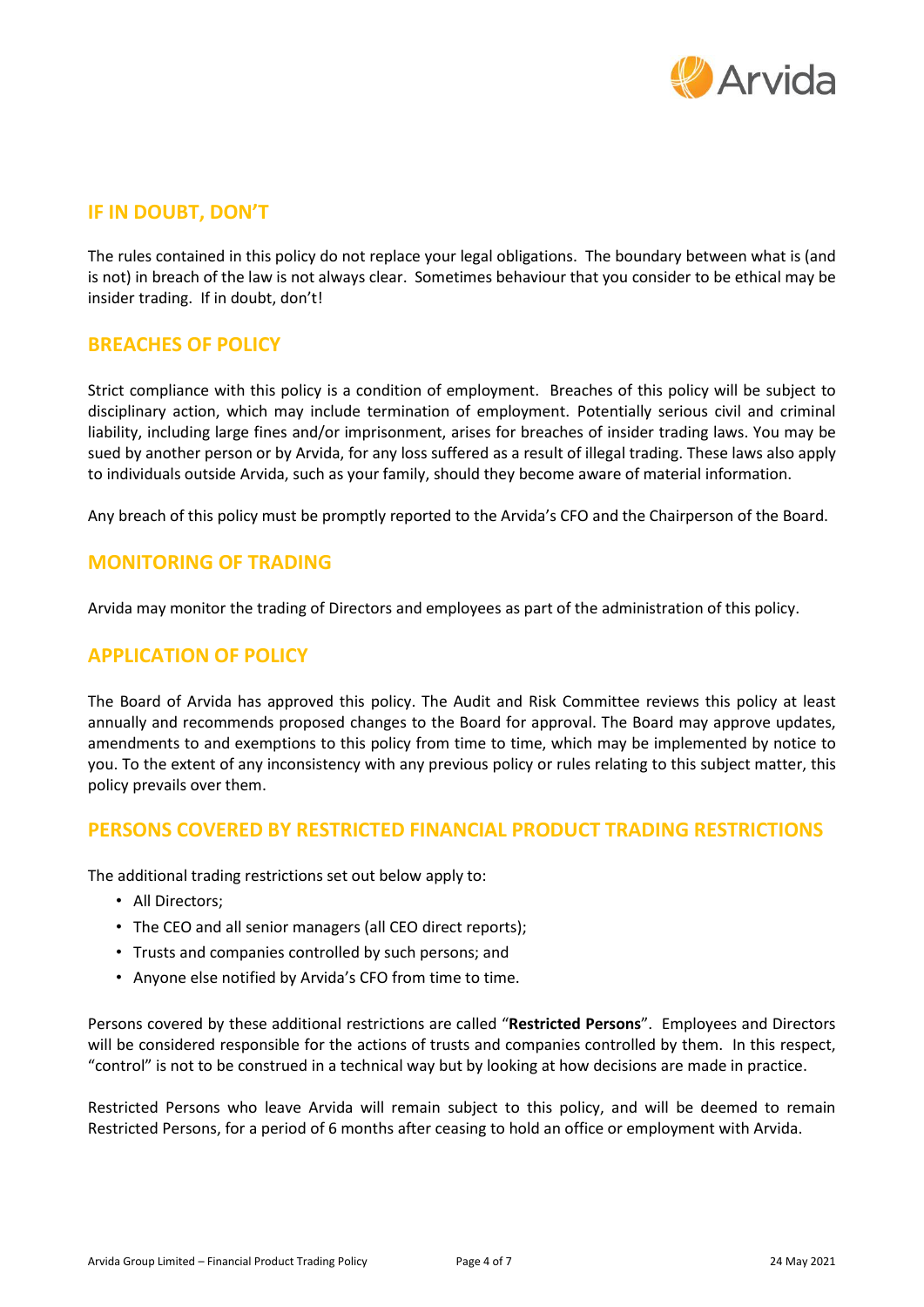

If you are unsure whether these rules apply to you, you should contact Arvida's CFO. On notification, Restricted Persons must immediately provide Arvida's CFO with the Common Shareholder Number/s and other personal information relating to their Arvida holdings for their personal accounts and any other accounts that they control.

# **ADDITIONAL TRADING RESTRICTIONS FOR RESTRICTED PERSONS (BLACK-OUT PERIOD)**

Restricted Persons are prohibited from trading in any Restricted Financial Products during the following specific "black-out" periods:

- 30 days prior to Arvida's half-year balance date, until the first trading day after the half-year results are released to the NZX Main Board; and
- 30 days prior to Arvida's year-end balance date, until the first trading day after the full-year results are released to the NZX Main Board.

In addition, Arvida's CFO may notify Restricted Persons of additional "black-out" periods from time to time (without the need for explanation to those affected).

Restricted Persons are not permitted to trade any Restricted Financial Products during a black-out period unless Arvida's Board provides a specific exemption. The Board may consider granting a specific exemption in cases of severe financial hardship (that cannot be satisfied otherwise than by trading Restricted Financial Products) or other exceptional circumstances, and any such exemptions shall be in the Board's absolute discretion.

#### *Please note that if you hold material information you must not trade Restricted Financial Products at any time – regardless of these periods.*

## **REQUIREMENTS BEFORE TRADING**

Before trading in Restricted Financial Products, at any time, the Restricted Persons must, in writing:

- Notify Arvida's CFO of their intention to trade in financial products, and seek consent to do so (using the Request for Consent to Trade in Restricted Financial Products form attached);
- Confirm that they do not hold material information; and
- Confirm that there is no known reason to prohibit trading in any Restricted Financial products.

The CFO will review the form, in consultation with Arvida's Chairperson if appropriate, and provide either their approval of the request or they may decline the request. The Restricted Persons must receive the approval of the CFO prior to commencing the process to trade the Restricted Financial Products.

A consent is only valid for a period of 10 trading days after notification. A consent is automatically deemed to be withdrawn if the person becomes aware of material information prior to trading.

There are no "safe" periods for trading in Restricted Financial Products. You may never trade in Restricted Financial Products if you have material information – even if you are not in a blackout period.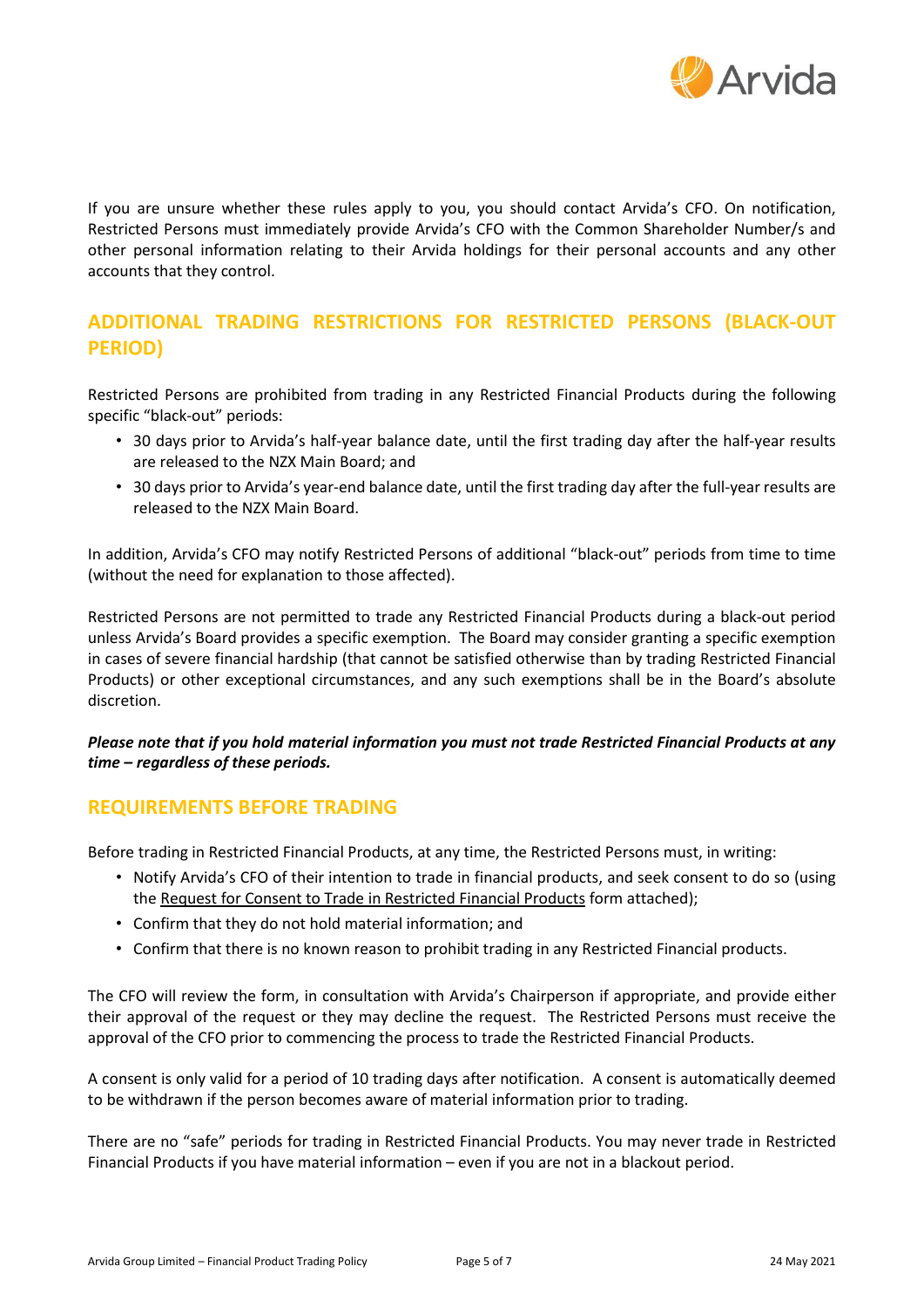

## **REQUIREMENTS AFTER TRADING**

A Restricted Person must advise Arvida's CFO promptly following completion of any trade, and the Restricted Person must comply with any disclosure obligations it has under the listing rules of any relevant stock exchange and at law, including under Subpart 6 of the Financial Markets Conduct Act 2013 ("FMCA") (disclosure of relevant interests in quoted financial products by directors and senior managers of listed issuers), the Companies Act 1993 and/or the NZX Main Board Listing Rules.

In the case of:

- directors; and
- senior managers (as defined in the Financial Markets Conduct Act 2013), determined by Arvida as being the CEO and the CFO at the date of this policy,

each Director and senior manager must send a disclosure notice to Arvida and to the NZX Main Board within 5 trading days of acquiring or disposing of a relevant interest in Arvida's quoted financial products.

#### **REVIEW**

This Policy has been approved by the Board and will be review as required and at least every two years.